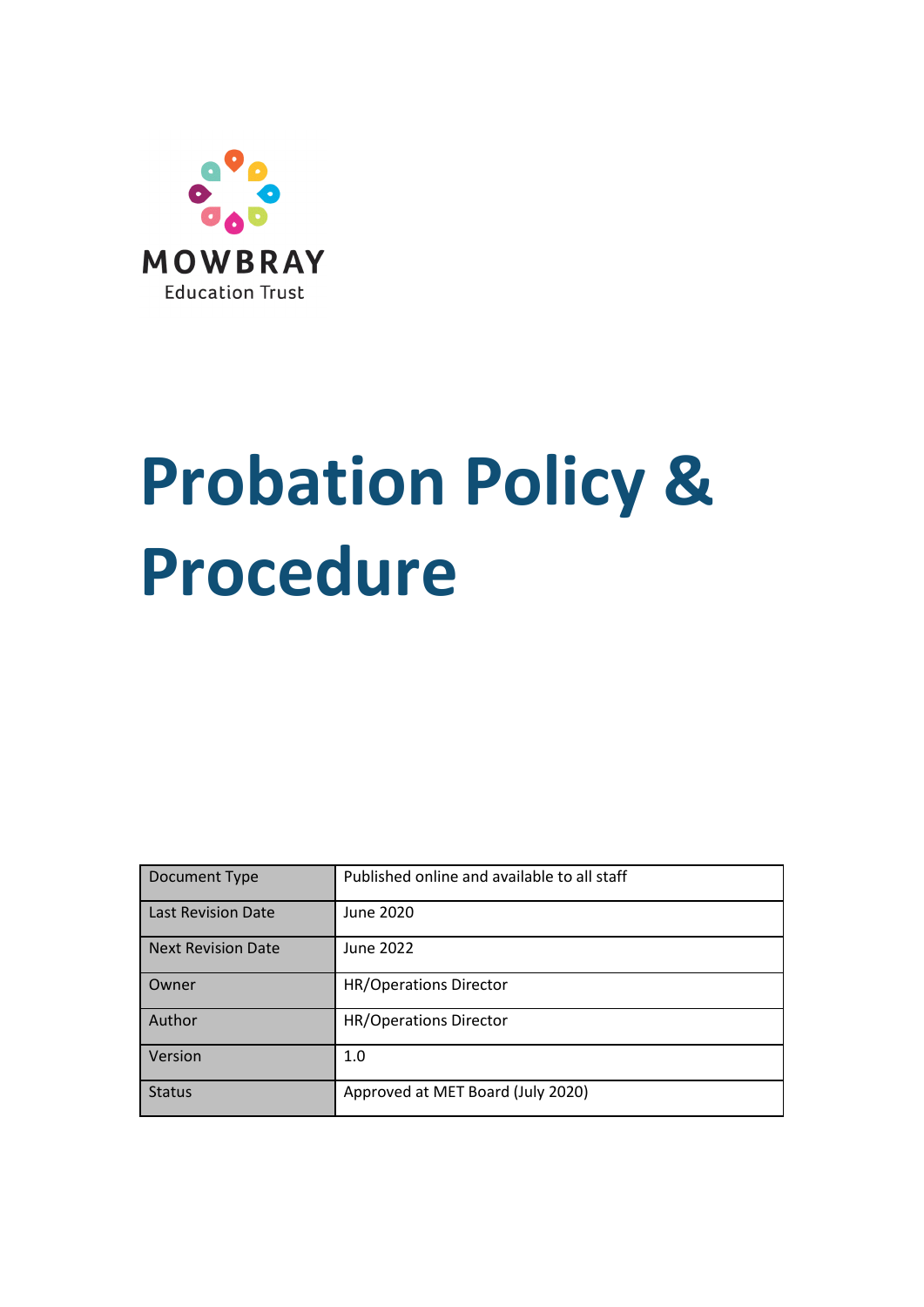# **Contents**

| 1              | Introduction                         | 3              |
|----------------|--------------------------------------|----------------|
| $\overline{2}$ | <b>Definitions</b>                   | 3              |
| 3              | Induction and Initial Target Setting | 3              |
| 4              | <b>Informal Meetings</b>             | $\overline{4}$ |
| 5              | <b>First Review Meeting</b>          | 4              |
| 6              | <b>Second Review Meeting</b>         | 5              |
| $\overline{7}$ | Extending probationary periods       | 5              |
| 8              | Termination of employment            | 6              |
| 9              | Review of policy                     | 7              |
|                | Log of Changes to Document           | 21             |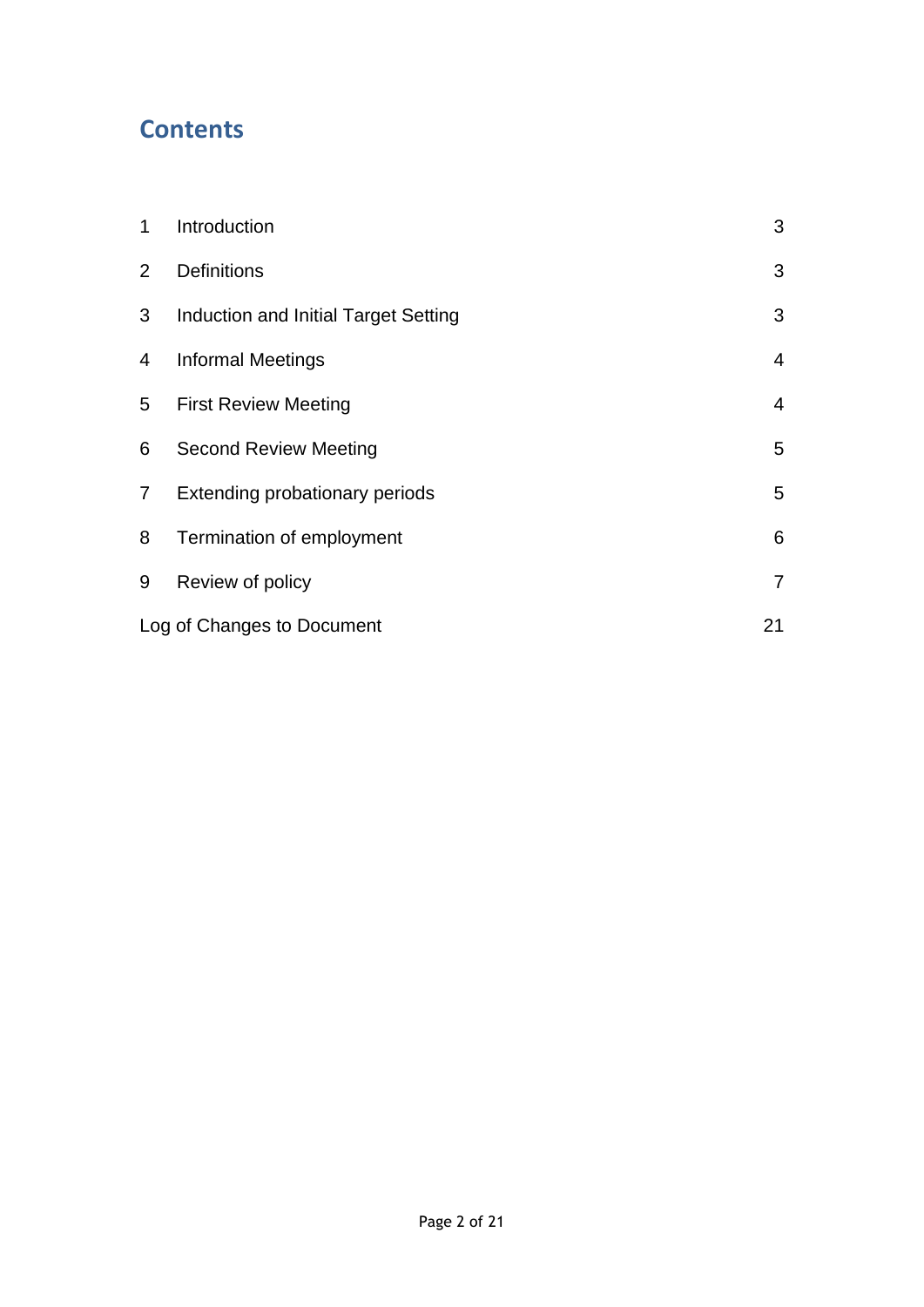# <span id="page-2-0"></span>**1 Introduction**

The purpose of this procedure is to enable new employees to settle into their new job, understand their role, the objectives, and the performance standards required. This procedure supports new members of staff to meet the required standards of performance.

The probationary procedure applies to all new employees of the Trust only, or recently appointed employees who have changed jobs prior to successfully completing their probationary period.

The probationary period is 6 months for both Support and Teaching staff. Where the period of employment is less than 6 months the whole period of employment is regarded as the probationary period and the timescales for the first and final review need to be adjusted accordingly.

During the probationary period, employees will be subject to all the terms and conditions of their contracts of employment with the exception of those terms noted below. During the probationary period, attendance, conduct, capability issues will be managed under this policy rather than the Trust's other HR policies.

# <span id="page-2-1"></span>**2 Definitions**

In the context of this policy Manager means the following:

- Head Teacher or Head of School for all school based staff
- Centre Manager for all nursery based staff
- Chief Operating Officer or Director of HR and Operations for all central staff
- Executive Head Teacher for all Head Teachers
- CEO for Chief Operating Officer, Director of HR and Operations, Executive Head Teachers and Centre Managers
- Chair of the Board for CEO

A Manager may delegate some actions in this policy to an appropriate person. When delegating responsibility for completing the Probation Review Meetings, it is best practice to ensure consistency for both the new member of staff, and therefore the responsibility should remain for a designated Manager. Managers may not delegate decision making for dismissal to another without consultation with the HR/Operations Director.

# <span id="page-2-2"></span>**3 Induction and Initial Target Setting**

Effective induction is critical to a successful probationary process. The Manager will complete an induction checklist and a departmental induction. The induction checklist needs to be completed and signed off by the employee and the Manager (Appendix 1).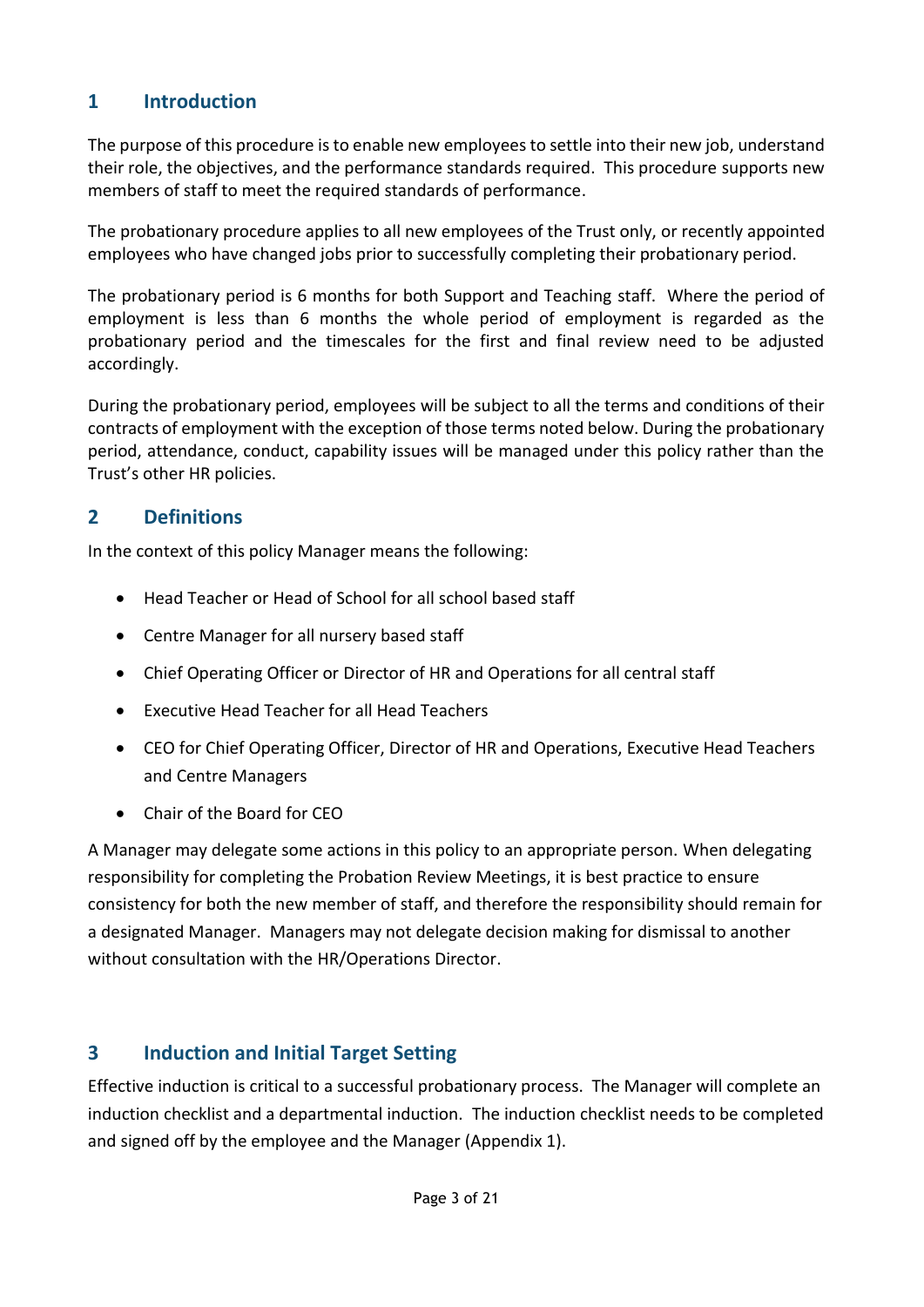As part of the induction process the Manager will complete the initial target setting document (Appendix 2). At this meeting, the Manager will:-

- Check that the induction process has been completed/planned to take place in the near future.
- Ensure that the employee is aware of the responsibilities and priorities of their new role and how these relate to and impact on the Setting and the Trust as a whole.
- Outline the probationary process including the programme of meetings and scheduled review dates.
- Set out the objectives agreed with the employee for achievement during the probationary period, which will be used to evaluate the employee's performance during the probationary period.
- Discuss and identify jointly any learning and development actions, including mandatory training, needed to carry out their duties and responsibilities successfully.

# <span id="page-3-0"></span>**4 Informal Meetings**

In addition to the formal documented reviews, regular one to one meetings should take place between the Manager and the employee to monitor and check progress. The scheduling and nature of these meetings will depend on the job role and the progress that the member of staff is making. If there are concerns the Manager should talk to the employee as soon as is practicable and not wait for a formal review meeting. Support in the form of training, development, coaching, and additional supervision should be arranged as appropriate.

# <span id="page-3-1"></span>**5 First Review Meeting**

The First Review Meeting (Appendix 3) should take place at around 3 months. At the meeting, the Manager will in discussion with the new member of staff:-

- Check that the induction process has been completed.
- Review progress against the objectives which were set at the initial target setting meeting. For Teaching staff this will focus on teaching and learning.
- Review the training and development actions set at the initial target setting meeting.
- Consider any further job objectives which are required for the remainder of the probationary period.
- Consider further support, training and development that may be necessary to support the new member of staff in meeting the standards of performance and achieving the job objectives that have been set.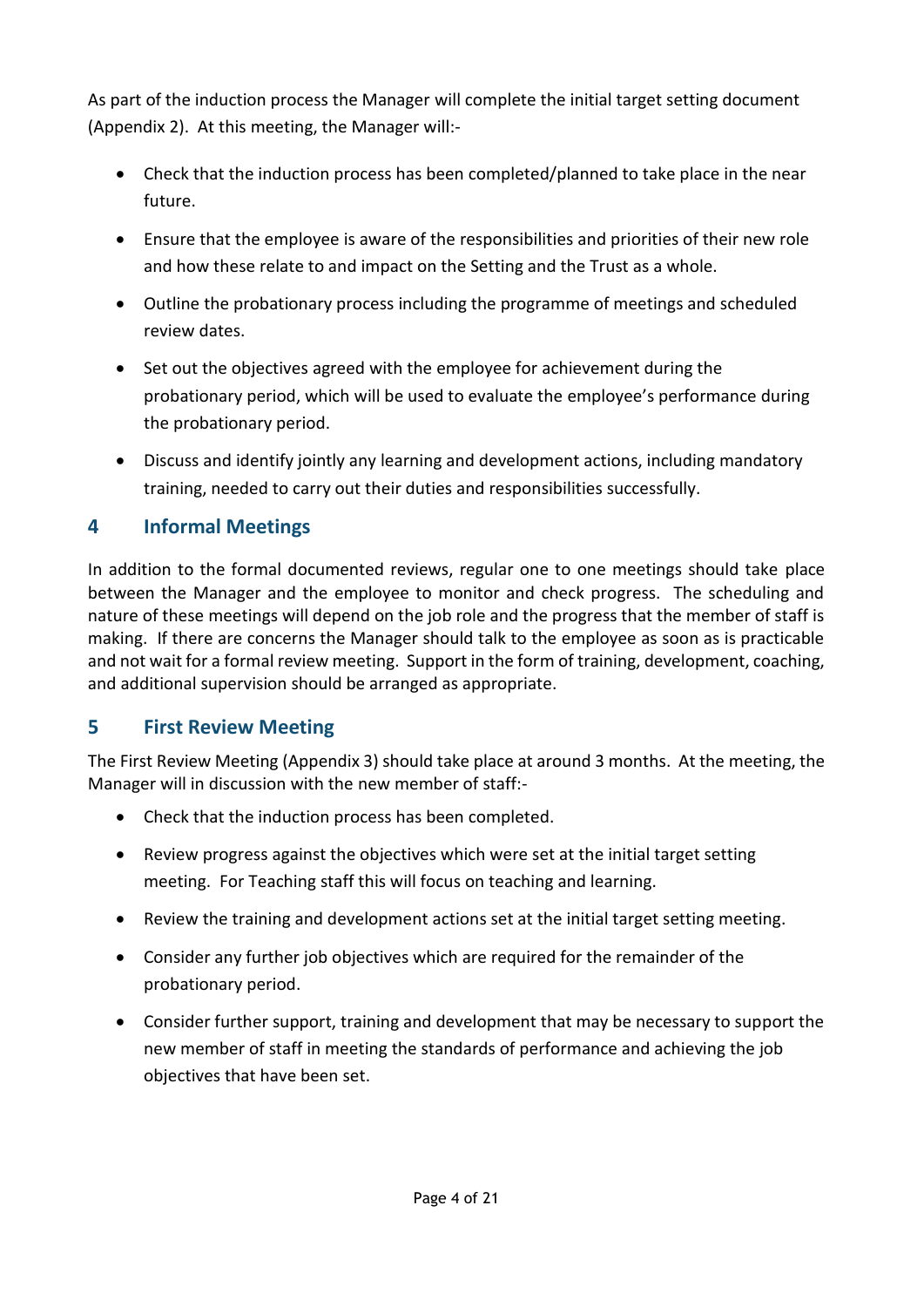Before the First Review Meeting, the Manager should complete the overall performance table to aide discussion with the new member of staff.

After the First Review Meeting, the Manager should complete the form and return this to the HR Department. This should reflect the progress against the job objectives, training and development actions set at the initial meeting, before going on to add in any further work objectives and training to be completed during the remainder of the probationary period.

At this stage, the Manager should be assessing if the new member is making satisfactory progress. If there are any concerns regarding the new member of staff's performance, this should be discussed with Human Resources in order that the correct support and advice is put in place.

# <span id="page-4-0"></span>**6 Second Review Meeting**

The second review meeting (Appendix 4) should take place around 5 months.

If there are any concerns about the member of staff's performance, then it would be advisable to contact Human Resources for advice before holding the second review meeting.

At the meeting, the Manager will in discussion with the new member of staff:-

- Review progress against the objectives which were set at the initial target setting and first review meetings.
- Review the training and development actions set at the initial target setting and first review meetings.
- consider further job objectives and training and development for the period until the first annual appraisal, (If it is clear that the new member of staff is going to be confirmed in post).

Before the Second Review Meeting, the Manager should complete the overall performance table to aide discussion with the new member of staff.

After the Second Review Meeting, the Manager should complete the form and return this to the HR Department.

At the conclusion of the second review meeting the Manager will decide to:-

- Confirm the member of staff in their appointment.
- Recommend that the new member of staff has not passed their probation in which case a meeting will be held with the new member of staff.
- Extend the probationary period up to 3 months in exceptional circumstances only.

# <span id="page-4-1"></span>**7 Extending probationary periods**

Six months should be an adequate period to effectively assess an employee's suitability for the role. In exceptional circumstances, the Trust may decide to extend an employee's period of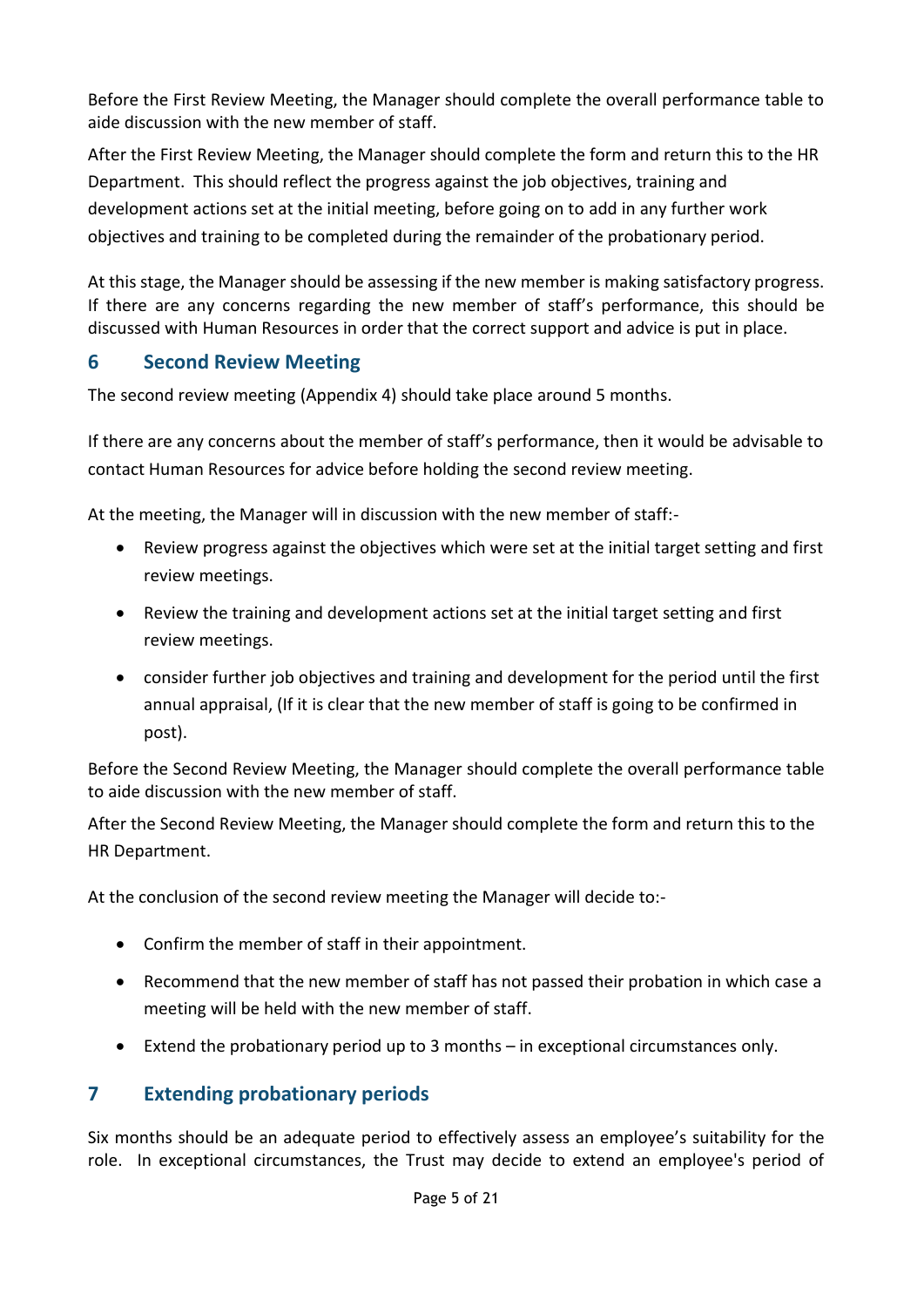probation. This will be limited to one extension and the total period of probation will be no longer than 9 months.

An extension may be implemented in circumstances where:

- The employee's performance, conduct or attendance during probation has not been entirely satisfactory, but some improvement has taken place and it is thought likely that an extension to the probationary period may lead to satisfactory improvement.
- The employee has been absent from the workplace for an extended period during the probation.

Before extending an employee's probationary period, the Manager should consult with Human Resources. If an extension to the probationary period is agreed, the Manager will confirm the terms of the extension in writing to the employee, including:

- the length of the extension and the date on which the extended period of probation will be reviewed and when it will end;
- the reason for the extension and, if the reason is unsatisfactory performance, details of how and why performance has fallen short of the required standards;
- the performance standards or objectives that the employee is required to achieve by the end of the extended period of probation;
- any support, for example further training, that will be provided during the extended period of probation; and
- a statement that, if the employee does not meet fully the required standards by the end of the extended period of probation, their employment may be terminated.

# <span id="page-5-0"></span>**8 Termination of employment**

Ordinarily it is the Trust's policy to allow the employee to complete the designated period of probation rather than terminating employment before the probation has come to an end. This is to give the employee a full opportunity to meet the required standards. If, however, there is clear evidence prior to the end of the period of probation that suggests the employee is wholly unsuitable for the role, the employment may be terminated early.

#### **Performance**

If an employee's performance while on probation has been unsatisfactory (despite support from the Manager), and it is thought unlikely that further training or support would lead to a satisfactory level of improvement, the employment will be terminated at the end of the period of probation. Where the concerns are considered serious and have not improved despite support, then the employment may be terminated prior to the end of the period of probation or at an earlier point if appropriate.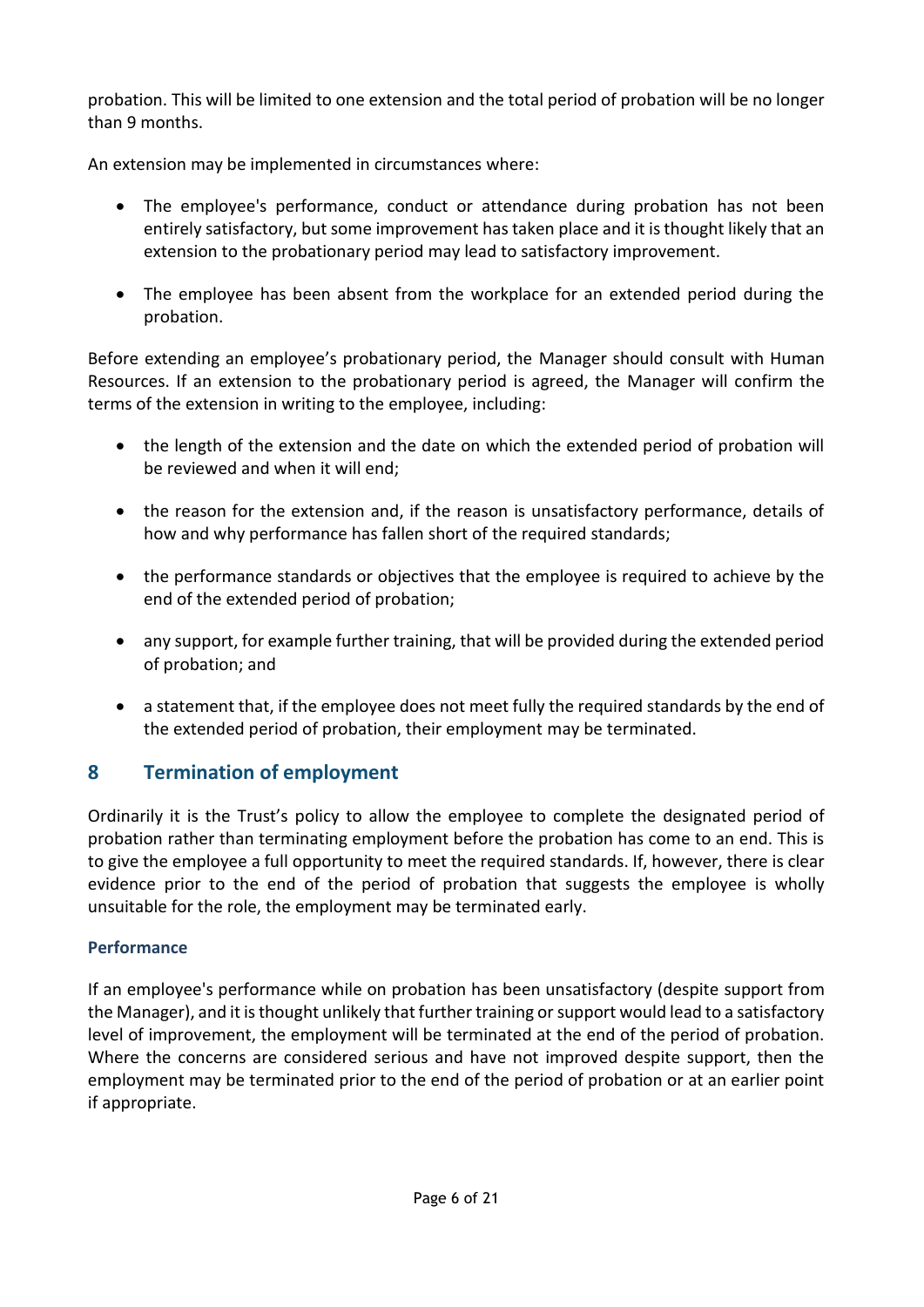#### **Conduct**

If an employee's conduct while on probation has been unsatisfactory (despite support from the Manager), and it is thought unlikely that further training or support would lead to a satisfactory level of improvement, the employment will be terminated at the end of the period of probation or at an earlier point if appropriate.

#### **Attendance**

If an employee's attendance while on probation has been unsatisfactory (despite support from the Manager), and it is thought unlikely that further or support or reasonable adjustments would lead to a satisfactory level of improvement, the employment will be terminated at the end of the period of probation or at an earlier point if appropriate.

#### **Process – Final Review Hearing**

A final review hearing will be held, whereby a decision will be taken to terminate the employee's employment. The member of staff will be given 5 working days' notice in writing of this meeting. The written notice will include the reasons for the meeting and the right to either a union representative or workplace colleague. Copies of any relevant documentation will also be provided, i.e. copies of review documentation.

The Trust will write to the employee confirming the termination, the reason for it, and will be given the right to appeal against this decision within 5 working days.

#### <span id="page-6-0"></span>**9 Review of policy**

This policy is reviewed and amended biennially by the Trust in consultation with the recognised trade unions. We will monitor the application and outcomes of this policy to ensure it is working effectively.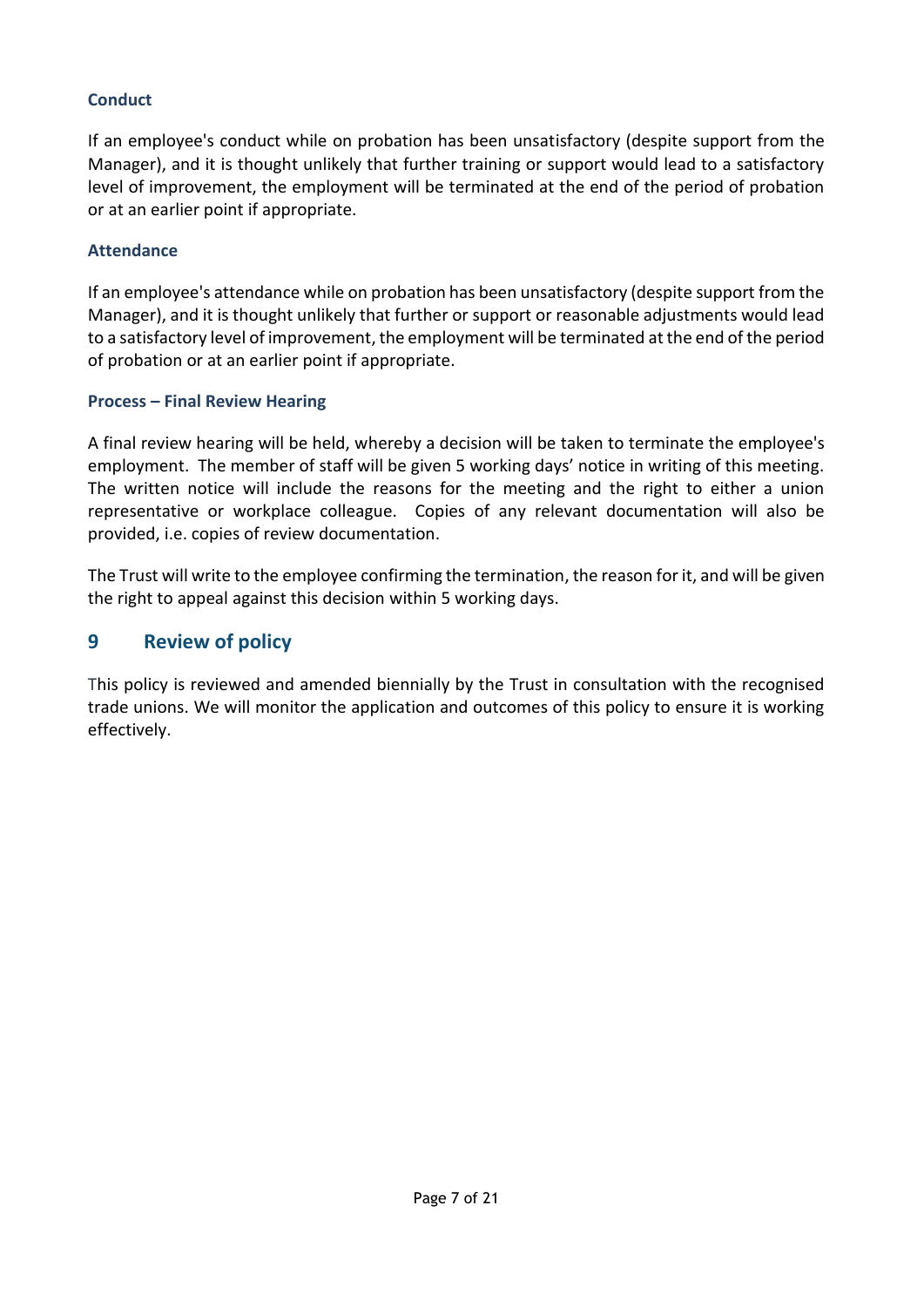

Welcome to the Mowbray Education Trust!

We want to provide the best possible start to your career at the Trust, and it is therefore extremely important that we invest the time to ensure a full and effective induction process is delivered for all new employees.

Your Manager will ensure that you have access to all the necessary equipment and information on your first day of employment and will carry out a full departmental induction which compliments this checklist.

|--|

Job Role:- ………………………………………………………………………………………………………………

Setting: - ………………………………………………………………………………………………………………..

#### Day One

| <b>Workplace familiarisation</b>                                                                    | <b>Comments</b> |
|-----------------------------------------------------------------------------------------------------|-----------------|
| Introduction to Setting and Colleagues.                                                             |                 |
| Organisational information to include tour<br>of site, opening hours, canteen (cashless<br>system). |                 |
| $IT$ – ensure that staff badge is issued,<br>laptop, and any other equipment.                       |                 |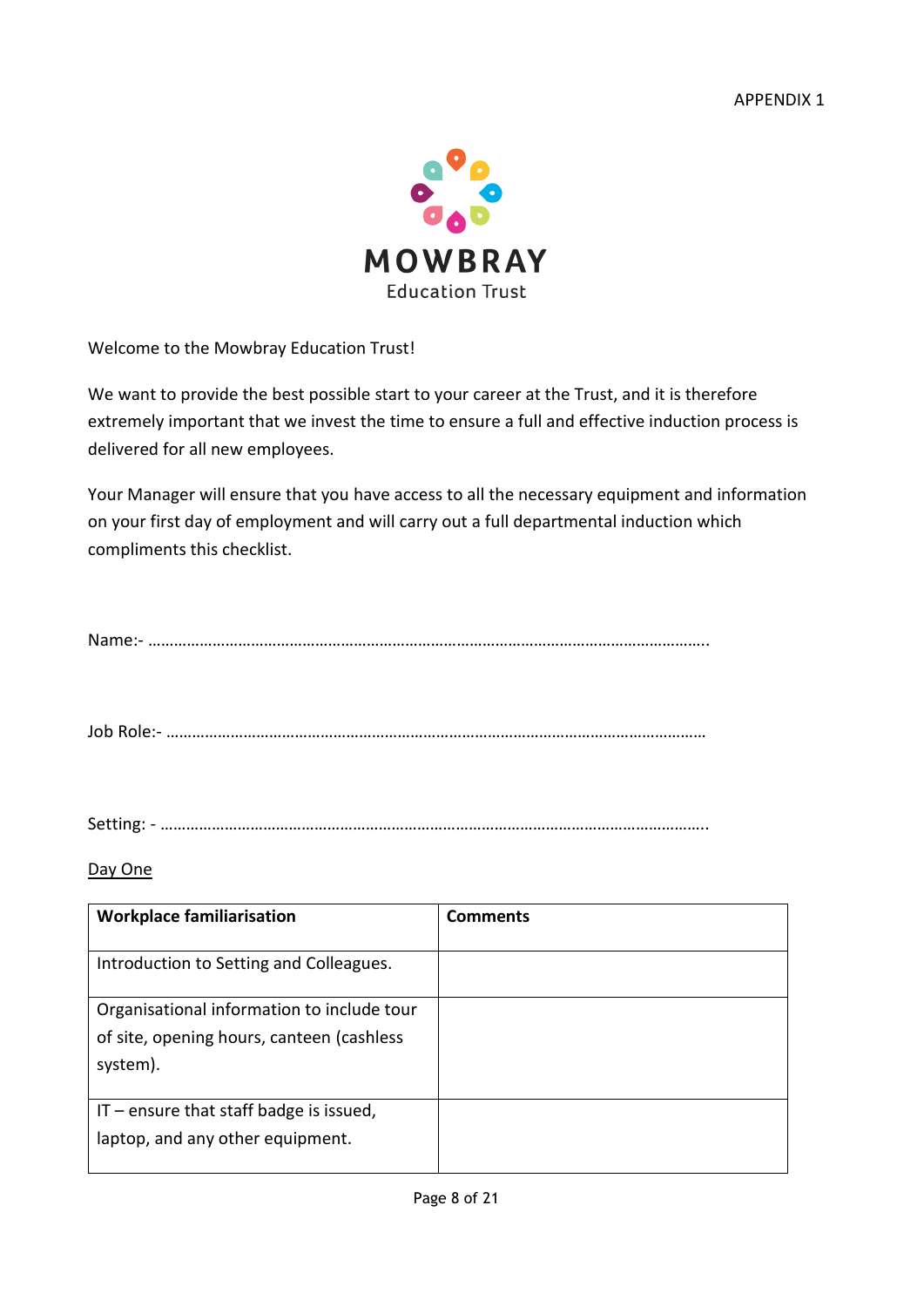| Ensure that logins for systems are set up.           |  |
|------------------------------------------------------|--|
| Complete i-hasco training Keeping Children           |  |
| Safe in Education.                                   |  |
|                                                      |  |
| How to answer the telephone.                         |  |
| Rules around usage of both work and<br>mobile phone. |  |

#### Day one onwards

| <b>Workplace familiarisation</b>          | <b>Comments</b> |
|-------------------------------------------|-----------------|
| <b>Meeting with Manager</b>               |                 |
| Overview of job role and                  |                 |
| setting/department structure.             |                 |
| Vision and values.                        |                 |
| How to report sickness absence.           |                 |
| How to book annual leave (if applicable). |                 |
| Meeting with IT:-                         |                 |
| How to raise an IT ticket.                |                 |
| How to access systems and folders         |                 |
| <b>Meeting with Estates:-</b>             |                 |
| <b>Evacuation Procedure</b>               |                 |
| <b>First Aid Procedure</b>                |                 |
| <b>Accident Reporting</b>                 |                 |
| Sign in Procedure                         |                 |
| Policy on Smoking                         |                 |
| Fire alarms                               |                 |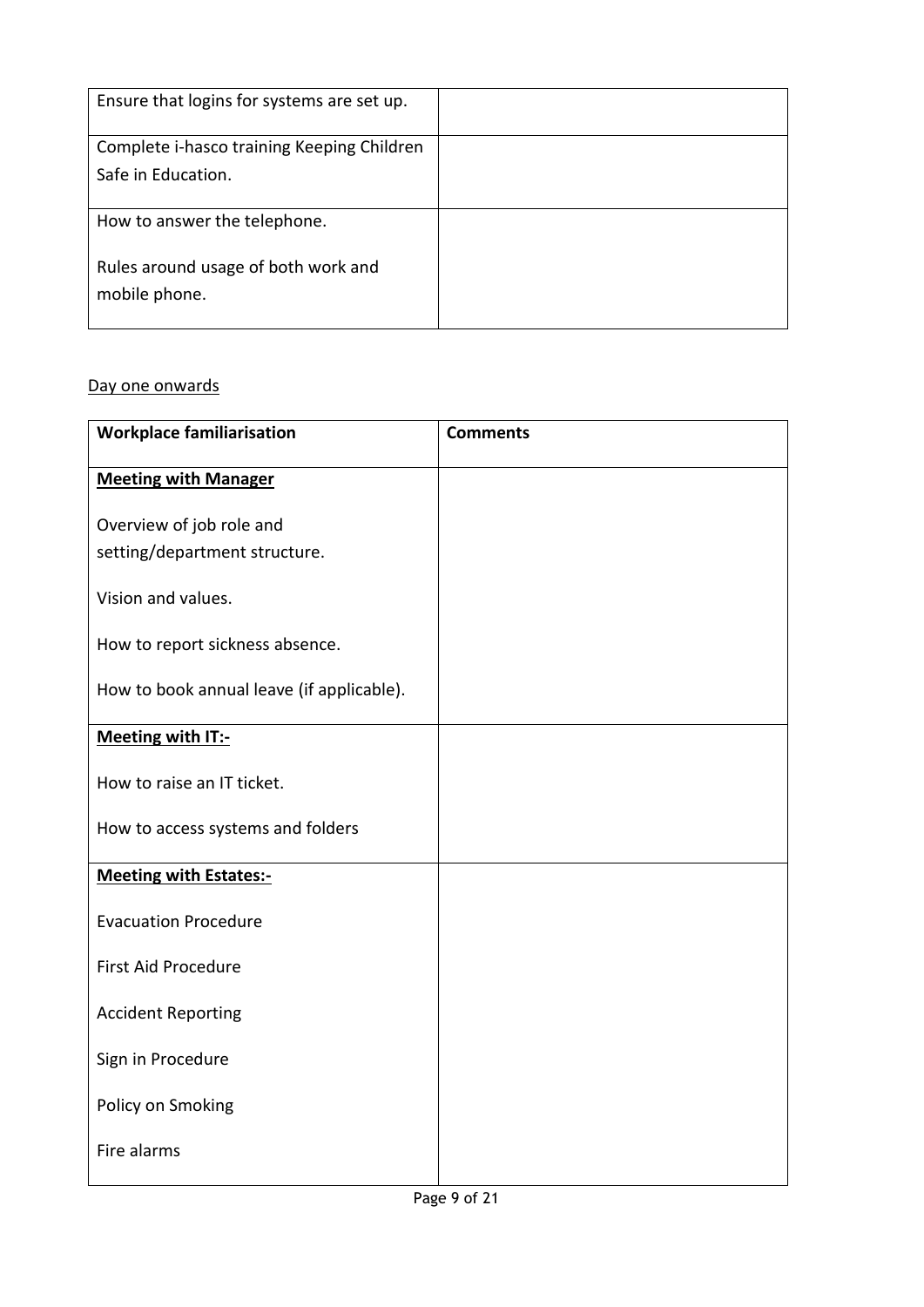| <b>Meeting with Operations:-</b>                   |  |
|----------------------------------------------------|--|
|                                                    |  |
| Data Protection, Retention and GDPR                |  |
| reporting procedures                               |  |
| On-line Training courses - I-Hasco                 |  |
| <b>Internal Trust Wide Policies and Procedures</b> |  |
| access (MET Website)                               |  |
|                                                    |  |
| <b>Meeting with HR:-</b>                           |  |
|                                                    |  |
| Outline terms and conditions of                    |  |
| employment.                                        |  |
| Check all paperwork received.                      |  |
|                                                    |  |
| How to access payslips                             |  |
|                                                    |  |
| Pay date and method of payment                     |  |
|                                                    |  |
| Pension scheme information                         |  |
| How to complete overtime forms                     |  |
|                                                    |  |
|                                                    |  |
|                                                    |  |

# Setting/Departmental Induction

| <b>Workplace Familiarisation</b>             | <b>Comments</b> |
|----------------------------------------------|-----------------|
|                                              |                 |
| Meeting key contacts/visiting other sites.   |                 |
| Training on systems/policies.                |                 |
| Setting/Department specific training.        |                 |
| Set initial probationary targets and explain |                 |
| process                                      |                 |
| Identify any training/development            |                 |
| requirements.                                |                 |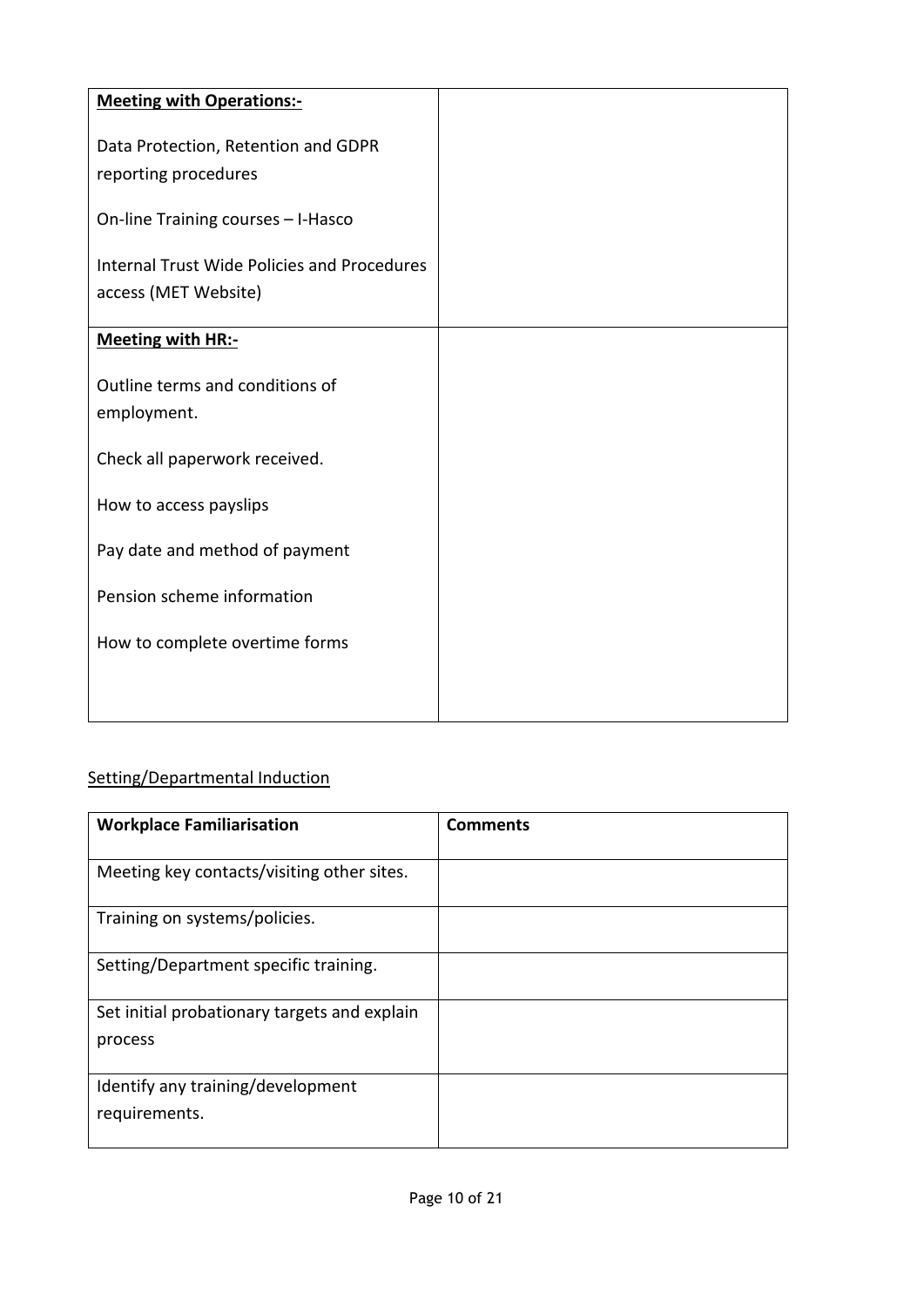| Safeguarding training with DSL.                      |  |
|------------------------------------------------------|--|
| Outline any additional on-line training<br>required. |  |

#### Key Staff Policies

| <b>Workplace Familiarisation</b> | <b>Comments</b> |
|----------------------------------|-----------------|
| Probation                        |                 |
| <b>Attendance Management</b>     |                 |
| Disciplinary                     |                 |
| Grievance                        |                 |
| Safeguarding                     |                 |
| Code of Conduct                  |                 |

# Mandatory on-line Training

| <b>Workplace Familiarisation</b>   | <b>Comments</b> |
|------------------------------------|-----------------|
| Cyber security awareness           |                 |
| Fire awareness                     |                 |
| <b>GDPR</b>                        |                 |
| <b>Health and Safety</b>           |                 |
| Keeping children safe in Education |                 |
| <b>Prevent Duty</b>                |                 |
| <b>Mental Health Awareness</b>     |                 |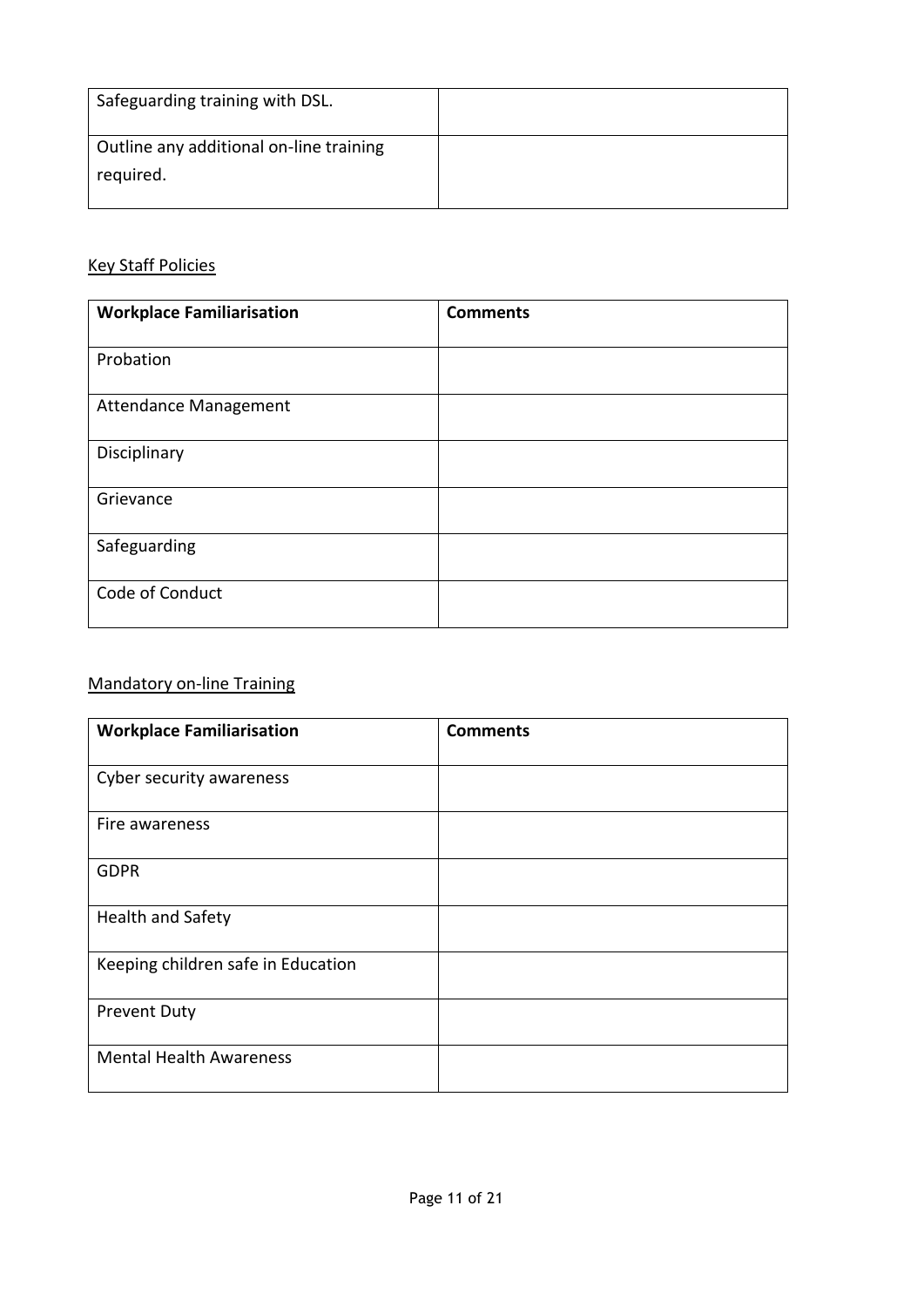# Teaching Staff only

| <b>Workplace Familiarisation</b>            | <b>Comments</b> |
|---------------------------------------------|-----------------|
| Performance related pay process             |                 |
| Talk through timetable and tour of          |                 |
| classrooms                                  |                 |
| Outline Professional Teaching Standards.    |                 |
| Discuss directed time and provide a copy of |                 |
| local approach.                             |                 |
| Explain the tutor programme, pastoral       |                 |
| structure, teaching observation (secondary  |                 |
| only).                                      |                 |
| Local process and expectations - marking,   |                 |
| exams, open evenings, exam results day,     |                 |
| parents' evenings etc                       |                 |
| Share student demographic data and          |                 |
| profiling to enable the new starter to      |                 |
| understand cohorts of students              |                 |
| Explain teaching mentor (if applicable).    |                 |

# **Please return a completed copy to the HR Department for the employee's file.**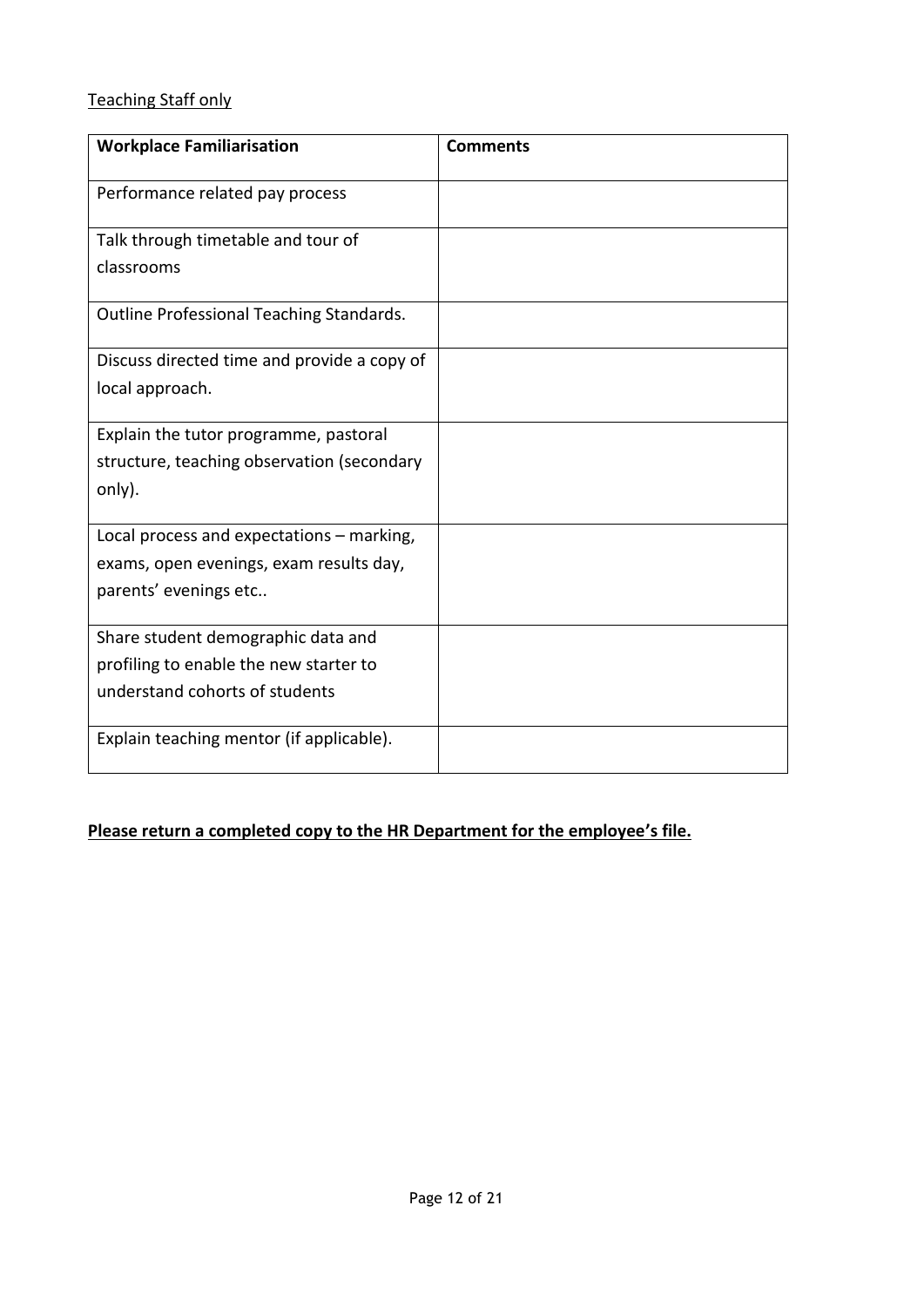#### **INITIAL TARGET SETTING**

This form should be completed by the manager during the induction process for each new starter. It should be updated at the 3 month probationary period review and then again at the review which takes place in the fifth month.

| Employee's name                          | School / Job Title                  |
|------------------------------------------|-------------------------------------|
| <b>Start Date</b>                        | Manager's name                      |
| Date of the initial probationary meeting | Date planned for the 3 month review |
| Date planned for the 5 month review      |                                     |

# **Initial probationary review meeting (this should be within a week of the employee joining the School / Trust)**

#### **Objectives**

The manager should record here the objectives agreed with the employee for achievement during the early stages of the probationary period. It should include how achievement will be measured and timescales for achievement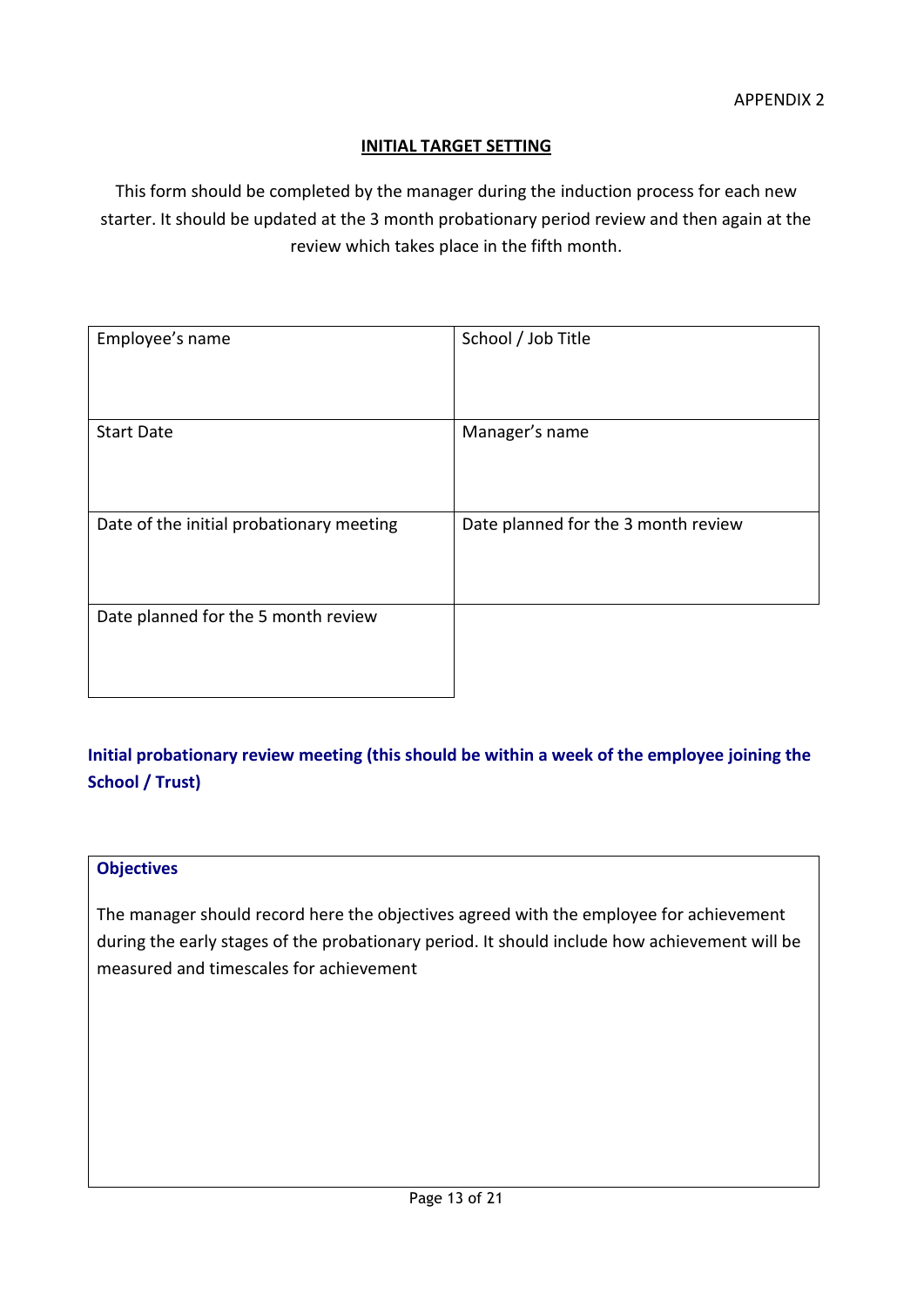#### **Development plan**

To support the employee achieving these objectives, the manager should identify any learning and development needs and specify how and when these needs will be addressed during the probationary period

#### **On Line iHasco Training**

Gaining experience in, and building relationships with, colleagues in other areas is crucial, so during the probationary period the employee should receive the following on-line and/or face to face training :

| Area to be trained in | <b>Dates planned</b> | <b>Dates completed</b> |
|-----------------------|----------------------|------------------------|
|                       |                      |                        |
|                       |                      |                        |
|                       |                      |                        |
|                       |                      |                        |
|                       |                      |                        |
|                       |                      |                        |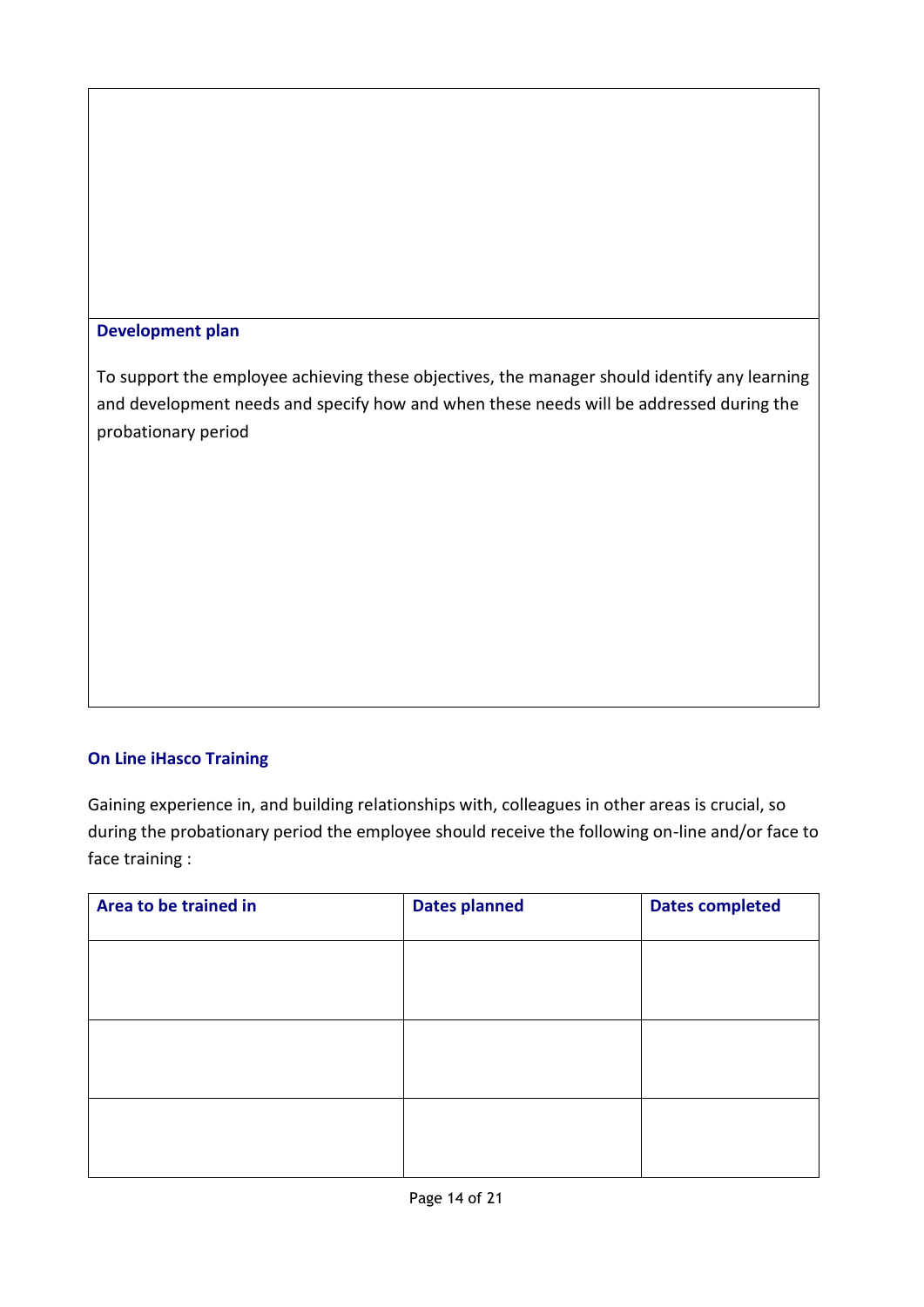| Employee's signature | Date |
|----------------------|------|
|                      |      |
|                      |      |
| Manager's signature  | Date |
|                      |      |
|                      |      |
|                      |      |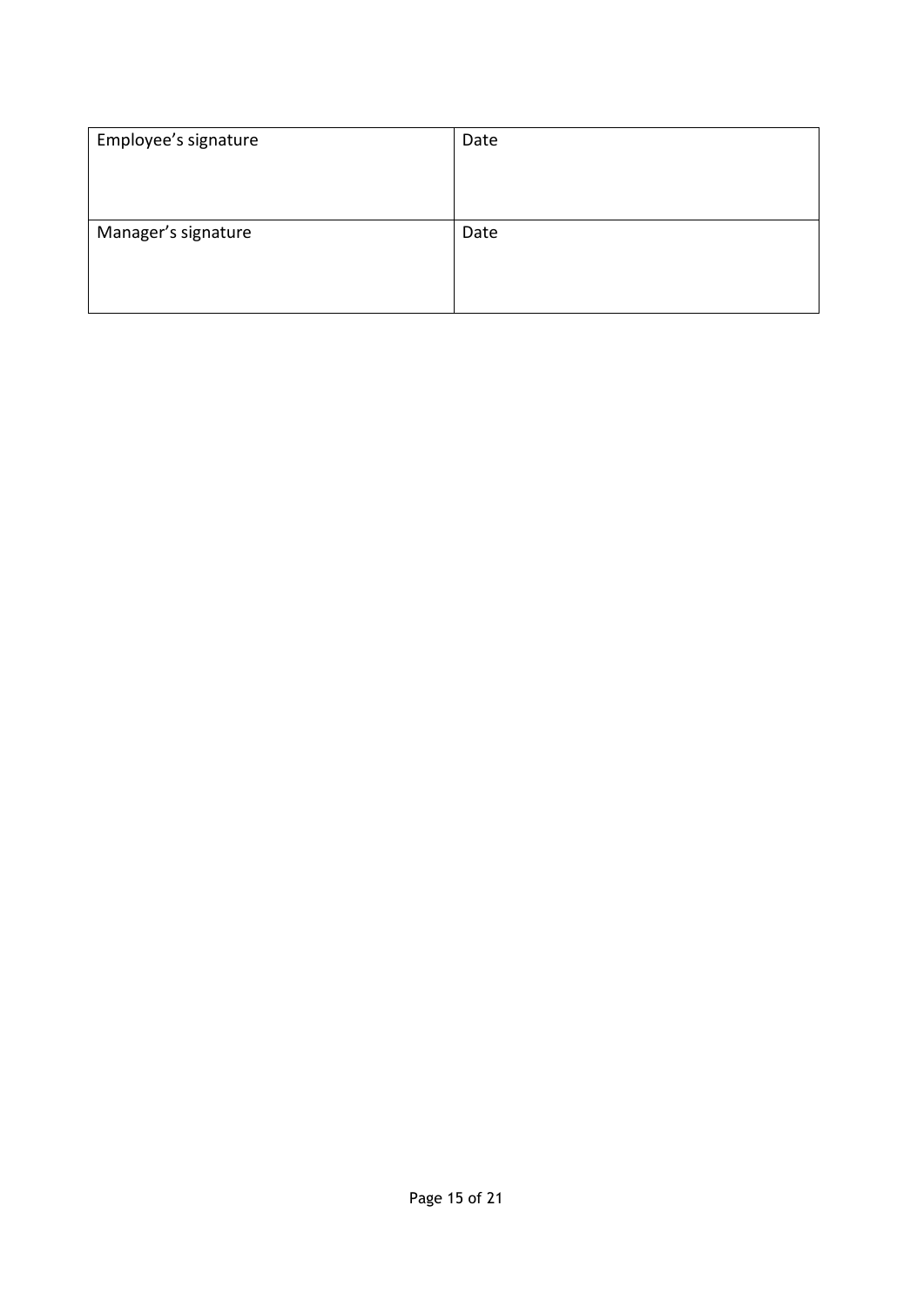#### **FIRST REVIEW (3 months)**

This section should be completed by the manager prior to meeting with the employee, as far as possible, and then used as a discussion tool at the meeting.

Overall performance

| Tick one <sup>++</sup>                 | <b>Improveme</b><br>nt required | <b>Satisfactory</b> | Good | <b>Excellent</b> |
|----------------------------------------|---------------------------------|---------------------|------|------------------|
| <b>Quality and accuracy of</b><br>work |                                 |                     |      |                  |
| <b>Productivity</b>                    |                                 |                     |      |                  |
| <b>Attendance</b>                      |                                 |                     |      |                  |
| <b>Timekeeping</b>                     |                                 |                     |      |                  |
| <b>Behaviours</b>                      |                                 |                     |      |                  |
| <b>Work relationships</b>              |                                 |                     |      |                  |

Have the objectives identified for the initial element of the probationary period been met? YES / NO

If NO, what further action is required?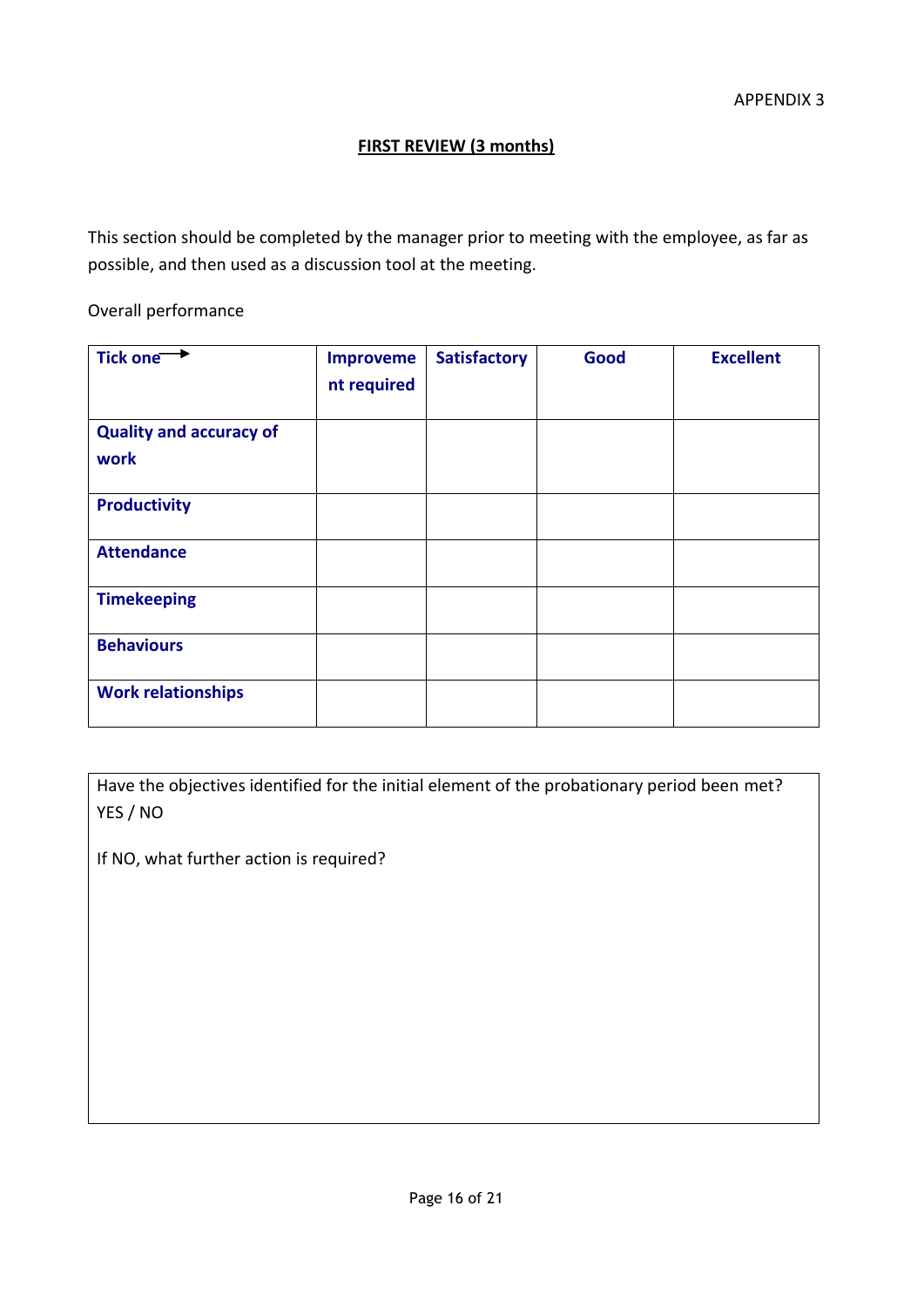| Have the learning and development needs highlighted in the development plan for the initial |
|---------------------------------------------------------------------------------------------|
| element of the probationary period been addressed? YES / NO. If NO, what further action is  |
| required?                                                                                   |

The employee's strengths are :

The employee's areas for development are:

Where areas for development have been identified, summarise how these will be addressed during the remainder of the probationary period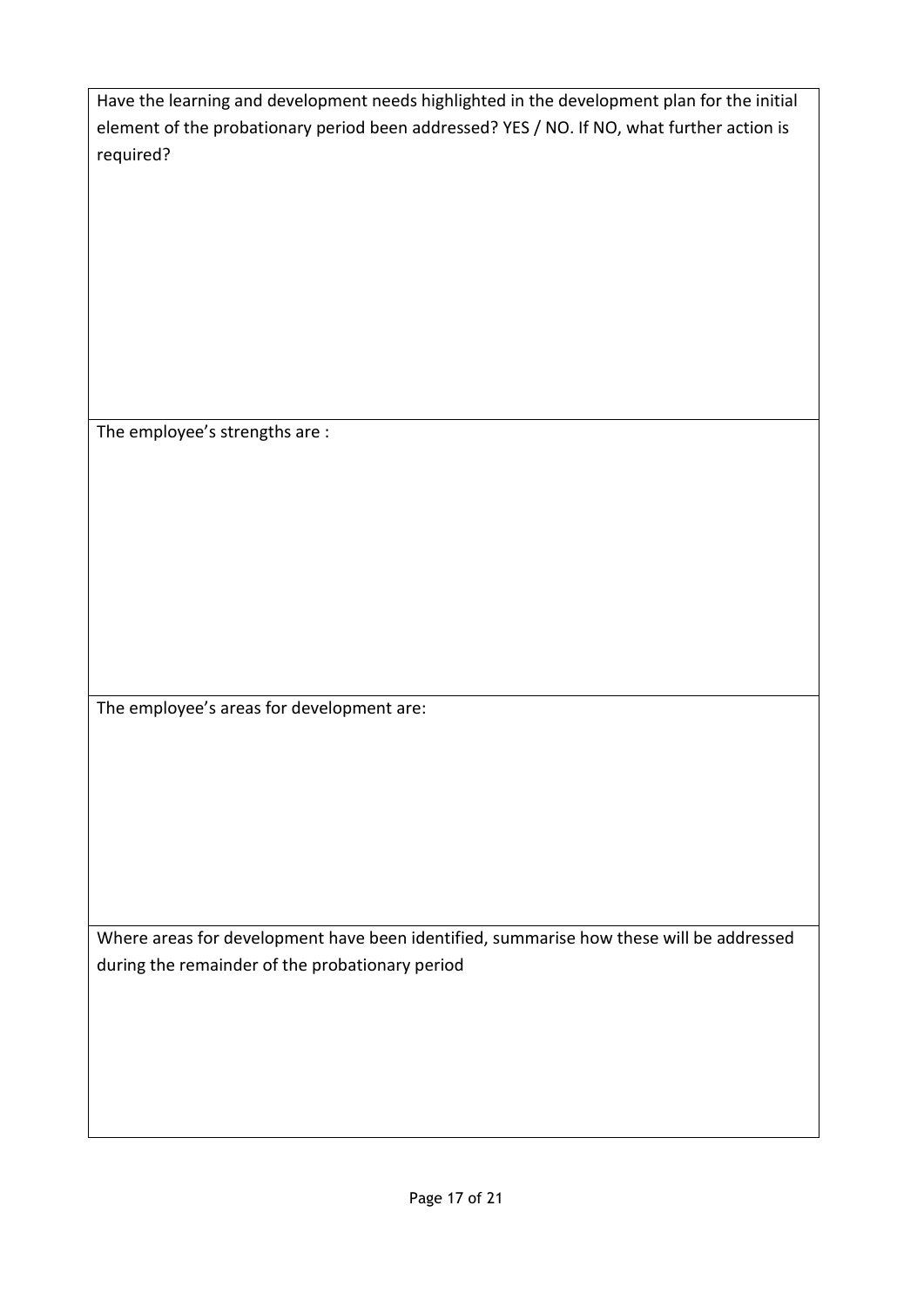| Employee's signature | Date |
|----------------------|------|
|                      |      |
| Manager's signature  | Date |
|                      |      |
|                      |      |
|                      |      |
|                      |      |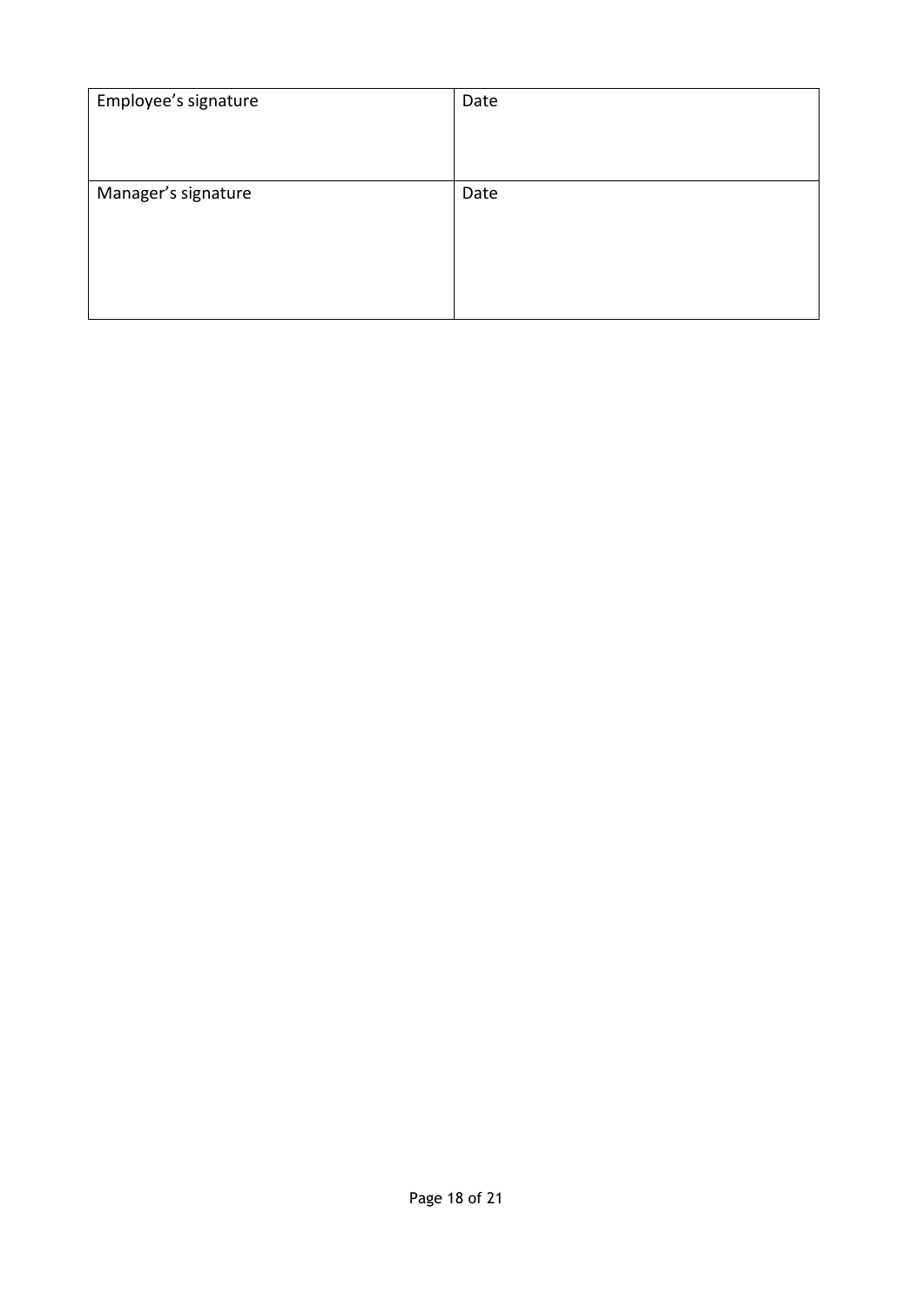#### **SECOND REVIEW (5 months)**

This section should be completed by the manager prior to meeting with the employee, as far as possible, and then used as a discussion tool at the meeting.

Overall performance

| Tick one <b>+</b>                      | <b>Improveme</b><br>nt required | <b>Satisfactory</b> | Good | <b>Excellent</b> |
|----------------------------------------|---------------------------------|---------------------|------|------------------|
| <b>Quality and accuracy of</b><br>work |                                 |                     |      |                  |
| <b>Productivity</b>                    |                                 |                     |      |                  |
| <b>Attendance</b>                      |                                 |                     |      |                  |
| <b>Timekeeping</b>                     |                                 |                     |      |                  |
| <b>Behaviours</b>                      |                                 |                     |      |                  |
| <b>Work relationships</b>              |                                 |                     |      |                  |

Have the objectives identified for the final element of the probationary period been met? YES / NO

If NO, what further action is required?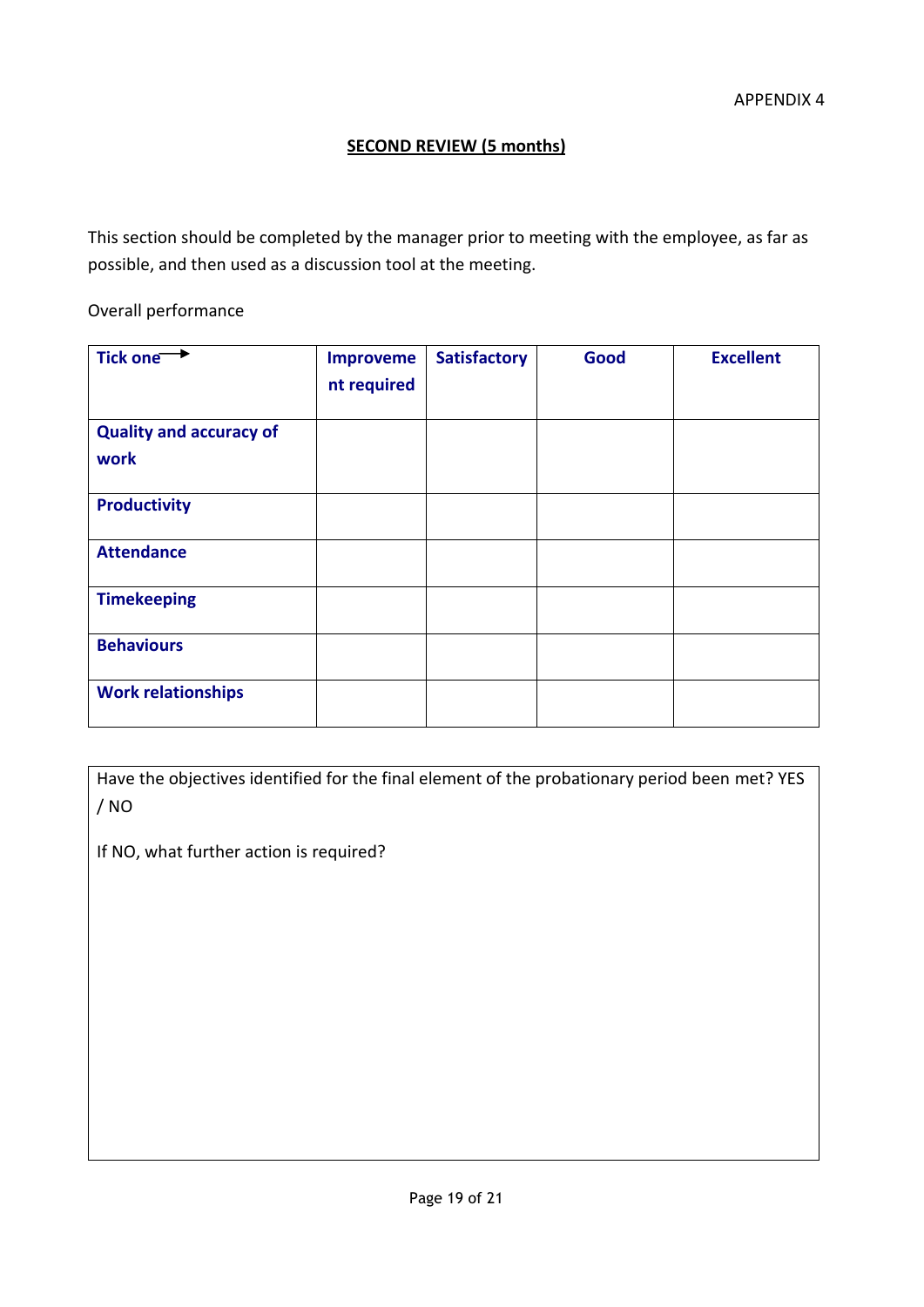Have the learning and development needs highlighted for the final element of the probationary period been addressed (Including any cross training highlighted)? YES / NO. If NO, why is this not the case?

Has the employee passed their probationary period successfully? YES / NO.

If YES notify the HR Team who will confirm this to the employee.

| Employee's signature | Date |
|----------------------|------|
| Manager's signature  | Date |